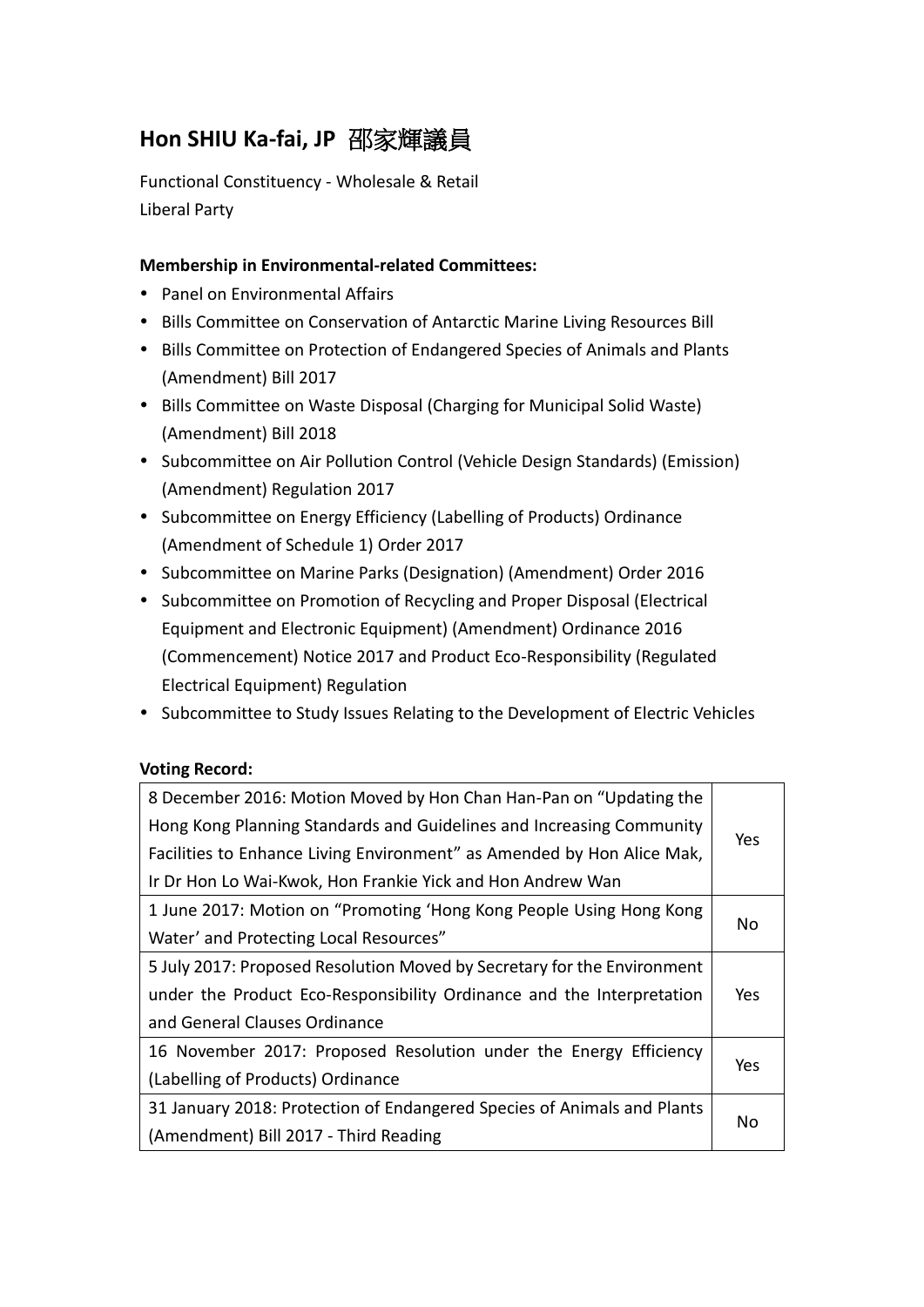12 April 2018: Motion Moved by Hon Frankie Yick on "Promoting the Popularization of Electric Vehicles" as Amended by Hon Kenneth Leung, Hon Charles Peter Mok, Ir Dr Hon Lo Wai-Kwok, Hon Yung Hoi-Yan, Hon Chan Hak-Kan and Hon Tanya Chan

#### **Panel on Environmental Affairs Attendance:**

0% 20% 40% 60% 80% 100% 2016-17 2017-18 2018-19 2019-20

As Member

### **Comments Made in Environmental-related Committees:**

Panel on Environmental Affairs

| 20161219 | 16. Mr SHIU Ka-fai remarked that compared to the greater      | <b>Waste</b> |
|----------|---------------------------------------------------------------|--------------|
|          | costs in terms of transportation and disposal charges that    |              |
|          | would otherwise be incurred for depositing C&D waste          |              |
|          | properly at waste disposal facilities, the fixed penalty at   |              |
|          | \$1,500 could hardly have any punitive effect to deter fly-   |              |
|          | tipping of such waste at roadside or convenient locations.    |              |
| 20161219 | 19. Mr KWOK Wai-keung and Mr SHIU Ka-fai pointed out          | <b>Waste</b> |
|          | that smallscale fly-tipping of C&D waste in the urban areas,  |              |
|          | including C&D waste generated from renovation/repair          |              |
|          | works in domestic flats, often involved dumping from light    |              |
|          | vehicles. As such, they both considered it necessary to       |              |
|          | extend the suggested use of GPS to light vehicles and private |              |
|          | cars carrying C&D waste.                                      |              |
| 20170123 | 26. Mr SHIU Ka-fai expressed disappointment about the         | <b>Waste</b> |
|          | Administration's inability to eradicate fly-tipping of        |              |
|          | construction and demolition ("C&D") waste. For instance,      |              |
|          | Braemar Hill Road remained one of the black spots of fly-     |              |
|          | tipping of C&D waste. He urged the Administration to step     |              |
|          | up enforcement and consider imposing heavier penalties to     |              |
|          | increase deterrent effects.                                   |              |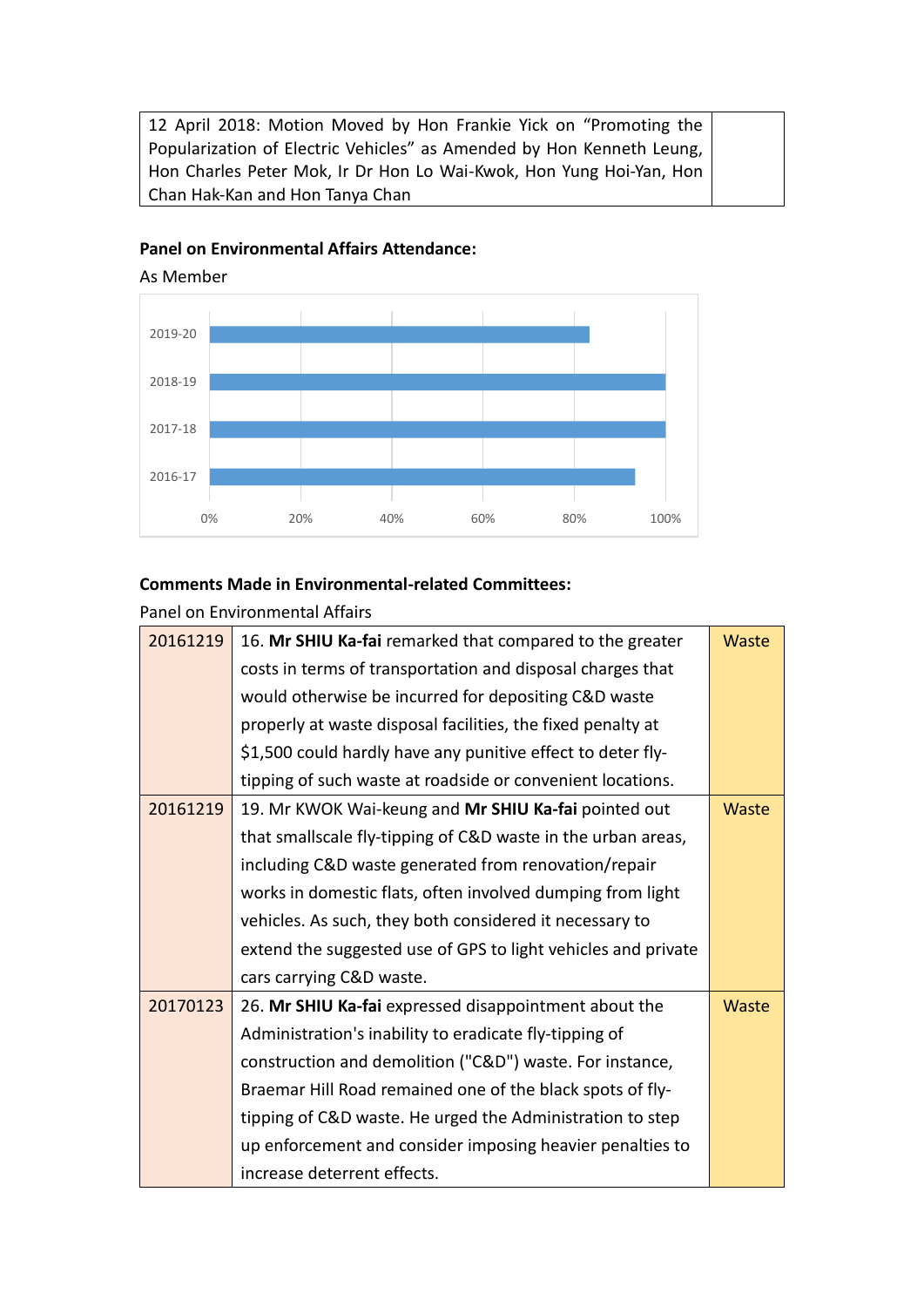| 20170123 | 42. Mr SHIU Ka-fai said that the wholesale and retail sectors | <b>Waste</b> |
|----------|---------------------------------------------------------------|--------------|
|          | in general did not object to the implementation of WPRS. He   |              |
|          | opined that the Administration should consider how to help    |              |
|          | small retailers cope with the administrative burden/costs     |              |
|          | arising from compliance with WPRS.                            |              |
| 20170123 | 49. Mr SHIU Ka-fai referred to the submission from the Hong   | Waste        |
|          | Kong Recycling Chamber of Commerce (LC Paper No.              |              |
|          | CB(1)451/16-17(02)) which expressed concern about the         |              |
|          | potential difficulty for existing WEEE recyclers to meet the  |              |
|          | relevant land requirements in order to obtain a waste         |              |
|          | disposal licence for the storage, treatment, reprocessing or  |              |
|          | recycling of regulated e-waste. Mr SHIU suggested that after  |              |
|          | commencement of the licensing control, a grace period be      |              |
|          | given for existing WEEE recyclers to upgrade their operations |              |
|          | and meet the licensing requirements.                          |              |
| 20170224 | 10. Mr SHIU Ka-fai stressed that the Administration should    | Air          |
|          | take into account the viability of the transport trades when  |              |
|          | considering the timing to tighten vehicle emission standards. |              |
| 20170303 | 13. Referring to Annex I of the Administration's paper (LC    | <b>Waste</b> |
|          | Paper No. CB(1)573/16-17(02)), the Chairman, Mr HUI Chi-      |              |
|          | fung and Mr SHIU Ka-fai commented that the number of          |              |
|          | convictions and the fines imposed for illegal land filling or |              |
|          | fly-tipping were too low. In particular, there had been no    |              |
|          | convicted case of illegal dumping of C&D waste on             |              |
|          | unallocated Government land under L(MP)O for four years       |              |
|          | from 2013 to 2016. Mr SHIU urged the Administration to        |              |
|          | consider measures to assist the courts in considering and     |              |
|          | imposing heavier fines.                                       |              |
| 20170303 | 18. Mr SHIU Ka-fai suggested the Administration consider      | Waste        |
|          | ways to facilitate dumper trucks to dispose of C&D waste at   |              |
|          | convenient locations legally with a view to deterring illegal |              |
|          | dumping.                                                      |              |
| 20170327 | 7. Mr CHAN, Mr Kenneth LAU and Mr SHIU Ka-fai enquired        | Waste        |
|          | about the measures to be taken by the Administration to       |              |
|          | complement and enforce the implementation of MSW              |              |
|          | charging, including the means to identify non-compliant       |              |
|          | waste producers, and combat fly-tipping on agricultural       |              |
|          | lands and at rural villages.                                  |              |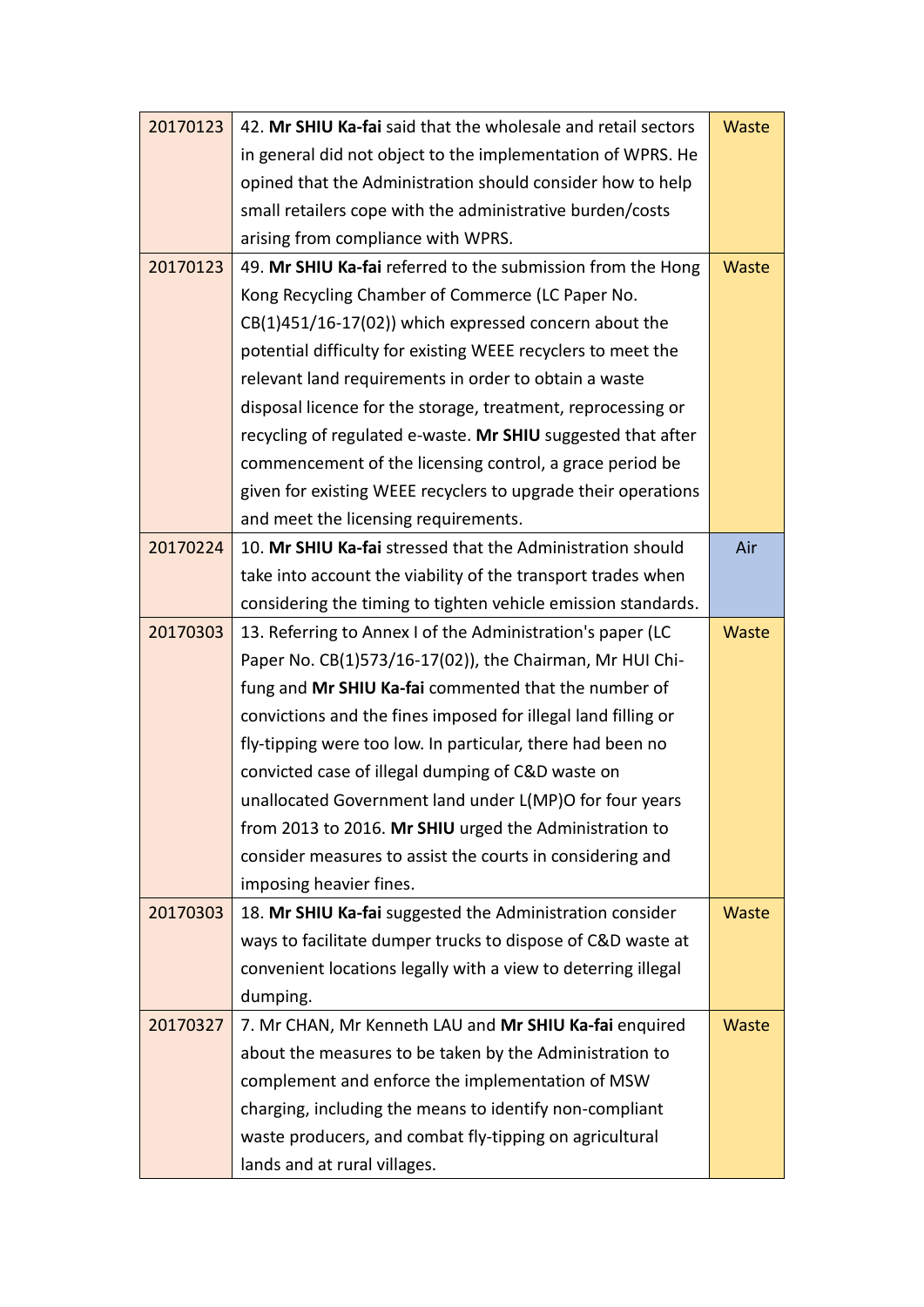| 20170327 | 11. Dr Elizabeth QUAT opined that the Administration should     | Waste        |
|----------|-----------------------------------------------------------------|--------------|
|          | adopt a carrot and stick approach by offering incentives to     |              |
|          | individual households in the form of MSW charge rebates         |              |
|          | based on the amount of waste reduced while collecting the       |              |
|          | MSW charges. This would enhance public acceptability of         |              |
|          | the charging scheme. Mr Tommy CHEUNG and Mr SHIU Ka-            |              |
|          | fai shared similar views.                                       |              |
| 20170424 | 9. Mr SHIU Ka-fai expressed support for the proposed            | Waste        |
|          | manpower arrangements. He suggested the Administration          |              |
|          | consider providing financial incentives to the public for their |              |
|          | participation in recycling. The Administration should also      |              |
|          | explore ways to enhance the production and use of recycled      |              |
|          | products, and promote and expand the outlets for such           |              |
|          | products.                                                       |              |
| 20171030 | 30. Mr SHIU Ka-fai enquired about the number of                 | <b>Waste</b> |
|          | applications for e-waste disposal licences received by the      |              |
|          | Administration since June 2017 pursuant to the regulatory       |              |
|          | control on abandoned waste electrical and electronic            |              |
|          | equipment under the Promotion of Recycling and Proper           |              |
|          | Disposal (Electrical Equipment and Electronic Equipment)        |              |
|          | (Amendment) Ordinance 2016. He said that some recycling         |              |
|          | operators were gravely concerned whether they were able         |              |
|          | to fulfill the licensing requirements within the application    |              |
|          | timeframe. Mr SHIU requested the Administration to step up      |              |
|          | publicity and provide information on relevant application       |              |
|          | procedures to the recycling trade.                              |              |
| 20171030 | 47. Mr SHIU Ka-fai asked whether raising revenue for the        | Waste        |
|          | Government was one of the purposes of MSW charging.             |              |
| 20171030 | 51. Mr SHIU Ka-fai pointed out that some wastes generated       | <b>Waste</b> |
|          | by commercial and industrial ("C&I") establishments, such as    |              |
|          | packaging waste and diners' leftovers, were unavoidable and     |              |
|          | beyond the control of retail or food business operators. As     |              |
|          | such, he queried the logic for applying the same charging       |              |
|          | mechanism to both the domestic and C&I sectors, and was         |              |
|          | sceptical of the effectiveness of MSW charging in reducing      |              |
|          | waste from C&I sources.                                         |              |
| 20171030 | 62. Mr CHAN Hak-kan, Mr Steven HO, Mr SHIU Ka-fai and Mr        | <b>Waste</b> |
|          | KWOK Wai-keung expressed concerns that the                      |              |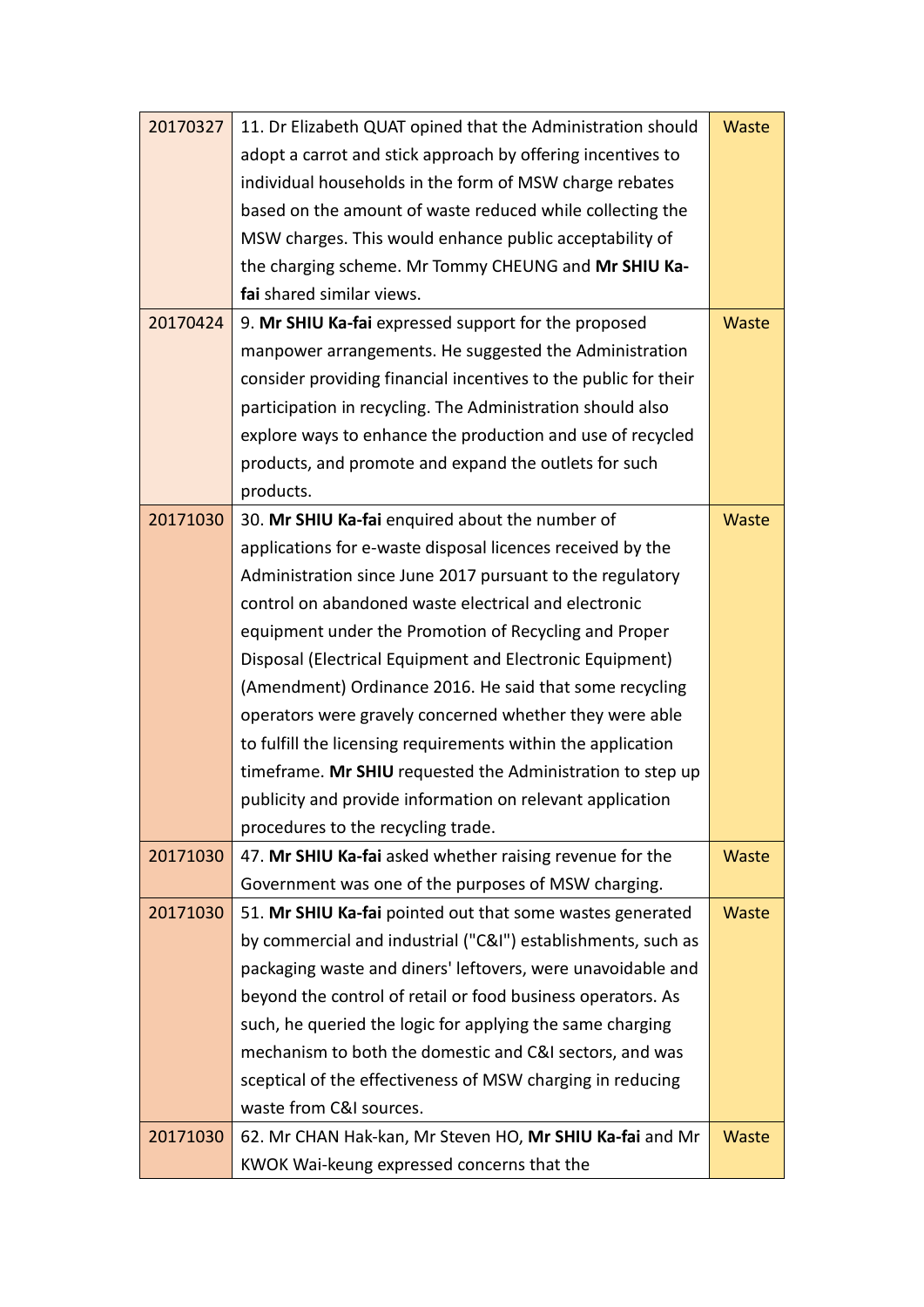|          | implementation of MSW charging would aggravate fly-             |             |
|----------|-----------------------------------------------------------------|-------------|
|          | tipping and give rise to charge evasion as well as abuse of     |             |
|          | litter containers in public places.                             |             |
| 20171127 | 36. Mr SHIU Ka-fai was concerned whether the funding            | Waste       |
|          | earmarked [for the Recycling Fund] was sufficient for all       |             |
|          | recycling businesses to upgrade their facilities.               |             |
| 20180226 | 8. Mr SHIU Ka-fai suggested the Administration adopt a          | Air         |
|          | progressive scale of FRT concessions that inversely             |             |
|          | correlated to e-PC prices. He also observed that vehicle        |             |
|          | buyers had taken advantage of the "window period" (i.e. the     |             |
|          | period after the Government's announcement of capping           |             |
|          | the FRT concessions for e-PCs and before commencement of        |             |
|          | the measure) to place last-minute orders of e-PCs so as to      |             |
|          | avoid payment of a higher FRT. He considered that the           |             |
|          | Administration should narrow the "window period" to             |             |
|          | minimize abusive market responses.                              |             |
| 20180226 | 25. For the purpose of reducing vehicular emissions, Mr         | Air         |
|          | <b>SHIU Ka-fai</b> suggested that apart from promoting the      |             |
|          | adoption of EVs, the Administration should also promote the     |             |
|          | use of other green vehicles with high energy efficiency, such   |             |
|          | as hybrid vehicles. He also suggested introducing measures      |             |
|          | including FRT refunds to encourage owners to scrap their old    |             |
|          | vehicles.                                                       |             |
| 20180326 | 29. Mr SHIU Ka-fai sought details on the penalties against      | Waste       |
|          | fly-tipping of construction waste in public places, including   |             |
|          | the number of prosecutions in recent years and the highest      |             |
|          | fine handed down by the court. Given that the existing fixed    |             |
|          | penalty under the Fixed Penalty (Public Cleanliness and         |             |
|          | Obstruction) Ordinance (Cap. 570) was just \$1,500, Mr SHIU     |             |
|          | considered that free-riders could well afford to take the risk  |             |
|          | of illegal dumping of construction waste since the penalty      |             |
|          | cost could be more than compensated by the saving in            |             |
|          | expenses otherwise incurred for transporting the                |             |
|          | construction waste to designated reception facilities. He       |             |
|          | opined that the Administration should raise the fixed penalty   |             |
|          | to, say, \$20,000 to enhance its deterrent effect against free- |             |
|          | riding.                                                         |             |
| 20180528 | 21. Mr SHIU Ka-fai opined that the Administration should        | <b>Misc</b> |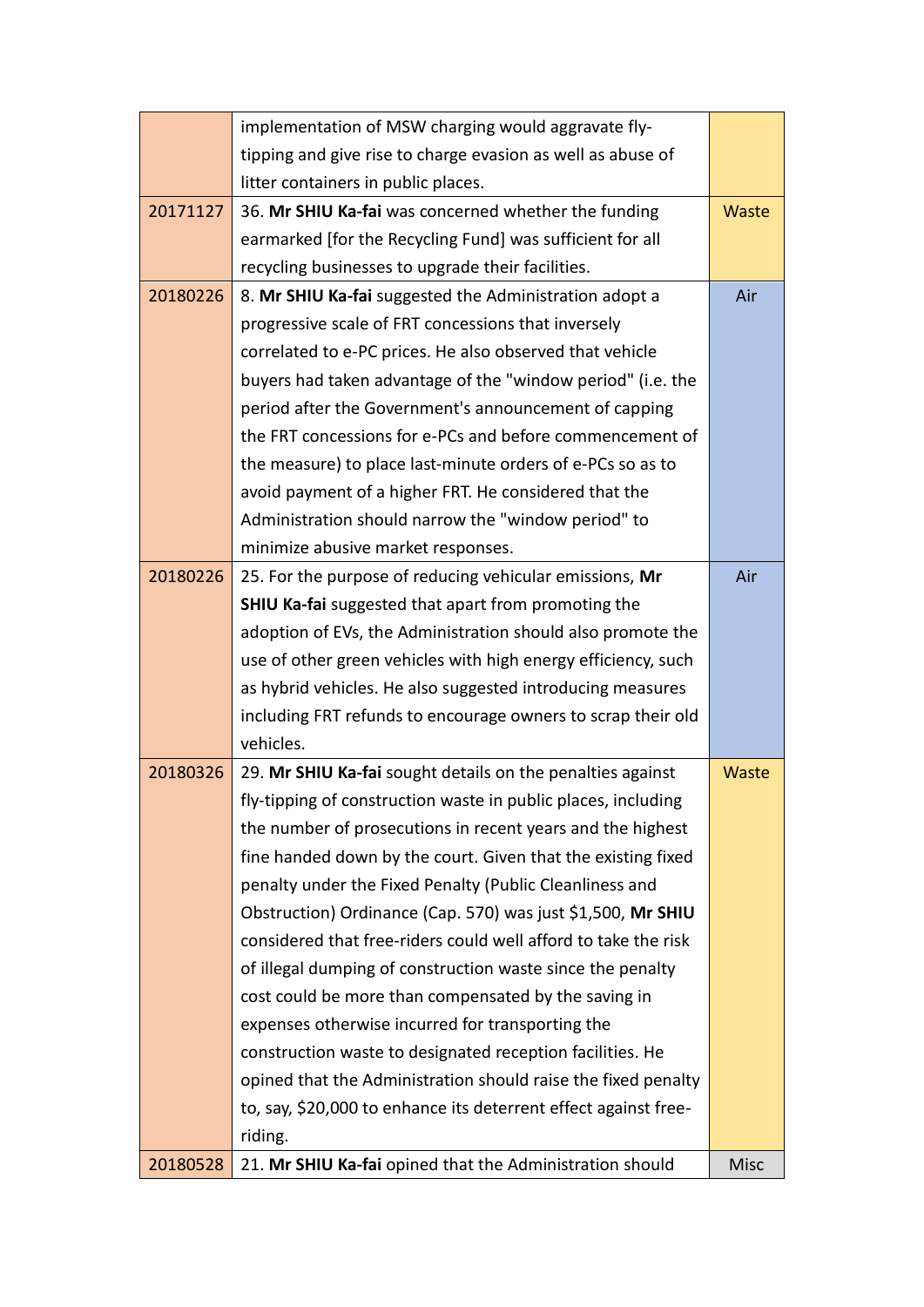|          | increase the penalty for illegal felling of incense trees.                          |         |  |  |
|----------|-------------------------------------------------------------------------------------|---------|--|--|
| 20180719 | 5. Mr SHIU Ka-fai was concerned about the compliance                                |         |  |  |
|          | burden on suppliers arising from [the producer responsibility                       |         |  |  |
|          | scheme on glass beverage containers]. He asked whether the                          |         |  |  |
|          | Administration would consider charging the levy on the basis                        |         |  |  |
|          | of the number of regulated articles distributed or consumed                         |         |  |  |
|          | regardless of the beverage container sizes; and whether the                         |         |  |  |
|          | levy level would increase in future.                                                |         |  |  |
| 20180719 | 21. Mr SHIU Ka-fai relayed the concerns of some trade                               | Waste   |  |  |
|          | associations (including the Hong Kong Food Drink & Grocery                          |         |  |  |
|          | Association and the Beverage Manufacturers Association of                           |         |  |  |
|          | Hong Kong) that for many suppliers, it would be very                                |         |  |  |
|          | challenging to achieve a waste reduction rate of 80% for the                        |         |  |  |
|          | glass beverage containers of the regulated articles it                              |         |  |  |
|          | distributed or consumed in Hong Kong ("the threshold") to                           |         |  |  |
|          | enjoy the exemption from paying the levyin full. He                                 |         |  |  |
|          | suggested the Administration lower the threshold to, say,                           |         |  |  |
|          | 40% or 60%, with a view to encouraging smaller suppliers to                         |         |  |  |
|          | participate in the recovery and reuse arrangements.                                 |         |  |  |
| 20190527 | 15. Mr SHIU Ka-fai and Mr Tony TSE expressed support for                            | Climate |  |  |
|          | the promotion of EE&C and RE through I&T. Mr SHIU                                   |         |  |  |
|          | observed that measures implemented by the Administration                            |         |  |  |
|          | in recent years had raised public awareness of energy                               |         |  |  |
|          | conservation. He asked about the tax incentives for                                 |         |  |  |
|          | members of the public to adopt environmental practices.                             |         |  |  |
| 20191028 | 19. Mr SHIU Ka-fai enquired about the timetable for                                 | Air     |  |  |
|          | launching the incentive-cum-regulatory programme to phase                           |         |  |  |
|          | out Euro IV DCVs ("the Euro IV programme") and sought                               |         |  |  |
|          | clarification on the expiry date of the pre-Euro IV                                 |         |  |  |
|          | programme As it would take some time for the                                        |         |  |  |
|          | Administration to complete the public consultation process,                         |         |  |  |
|          | Mr SHIU expressed grave concern that some vehicle repair                            |         |  |  |
|          | workshops would lose a major income source after the                                |         |  |  |
|          | expiry of the pre-Euro IV programme, which might lead to                            |         |  |  |
|          | business closure. He questioned why the Administration did                          |         |  |  |
|          | not plan to launch the Euro IV programme earlier to ensure                          |         |  |  |
|          |                                                                                     |         |  |  |
| 20191216 | a seamless transition.<br>8. Mr SHIU Ka-fai said that the trades generally welcomed |         |  |  |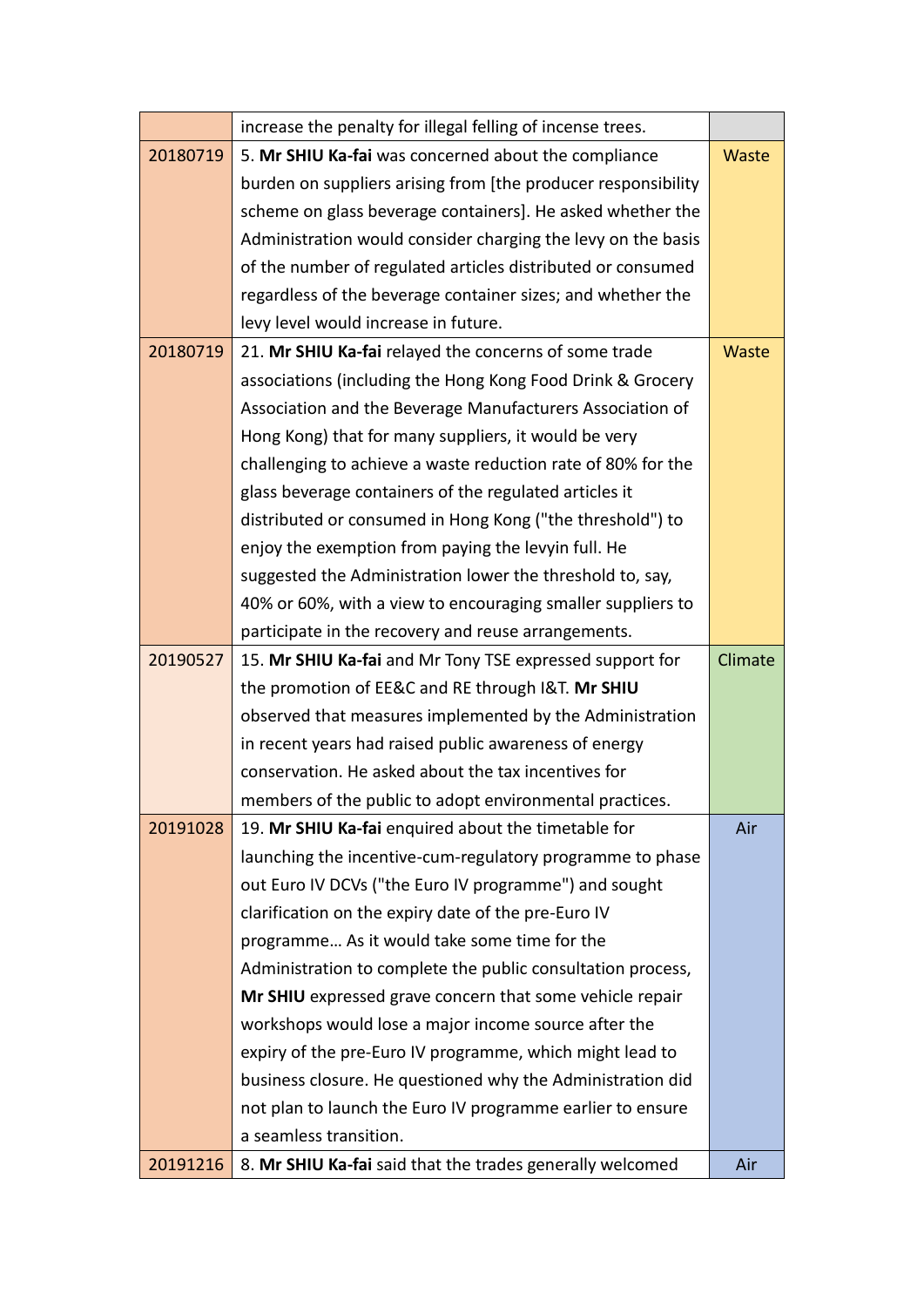|          | the extension of the application deadline for ex-gratia      |     |
|----------|--------------------------------------------------------------|-----|
|          | payment for Euro III diesel commercial vehicles ("DCVs")     |     |
|          | under the incentive-cum-regulatory programme to phase        |     |
|          | out pre-Euro IV DCVs ("the pre-Euro IV programme"). He       |     |
|          | considered that the Administration should announce the       |     |
|          | implementation timetable for the programme to phase out      |     |
|          | Euro IV DVCs ("the Euro IV programme") as early as possible, |     |
|          | so that the automotive trade could make timely               |     |
|          | preparations.                                                |     |
| 20191216 | 26. Mr SHIU Ka-fai and the Chairman suggested that the       | Air |
|          | Administration should disseminate information on ambient     |     |
|          | concentrations and major emission sources of dioxins,        |     |
|          | research findings on thermal decomposition of CS, etc., to   |     |
|          | allay public concern about the environmental impact of tear  |     |
|          | gas residues.                                                |     |
| 20200122 | 34. Mr SHIU Ka-fai said that he was supportive of the        | Air |
|          | general direction of the proposed Euro IV programme, and     |     |
|          | relevant trade associations were agreeable to the proposed   |     |
|          | implementation details of the programme. He called on the    |     |
|          | Administration to ensure a seamless transition from the      |     |
|          | existing incentive-cum-regulatory programme to phase out     |     |
|          | pre-Euro IV DCVs ("the preEuro IV programme") to the         |     |
|          | proposed Euro IV programme, so as to minimize the impact     |     |
|          | of the expiry of the pre-Euro IV programme on the            |     |
|          | automotive trade.                                            |     |
| 20200122 | 37. Mr Frankie YICK, Ir Dr LO Wai-kwok and Mr SHIU Ka-fai    | Air |
|          | pointed out that some diesel four-wheel drives ("4WDs")      |     |
|          | purchased for personal uses were registered as diesel light  |     |
|          | goods vehicles ("LGVs"), which were one of the categories of |     |
|          | DCVs, as they were not in compliance with the then emission  |     |
|          | standards for diesel private cars ("PCs"). Some owners of    |     |
|          | these diesel 4WDs had expressed concern that if the          |     |
|          | proposed Euro IV programme was implemented, they could       |     |
|          | not renew the licences of their diesel vehicles beyond the   |     |
|          | retirement deadline under the programme as they              |     |
|          | anticipated that their diesel vehicles could not meet the    |     |
|          | prevailing emission standard for diesel LGVs. Mr SHIU        |     |
|          | suggested that the Administration should allow the           |     |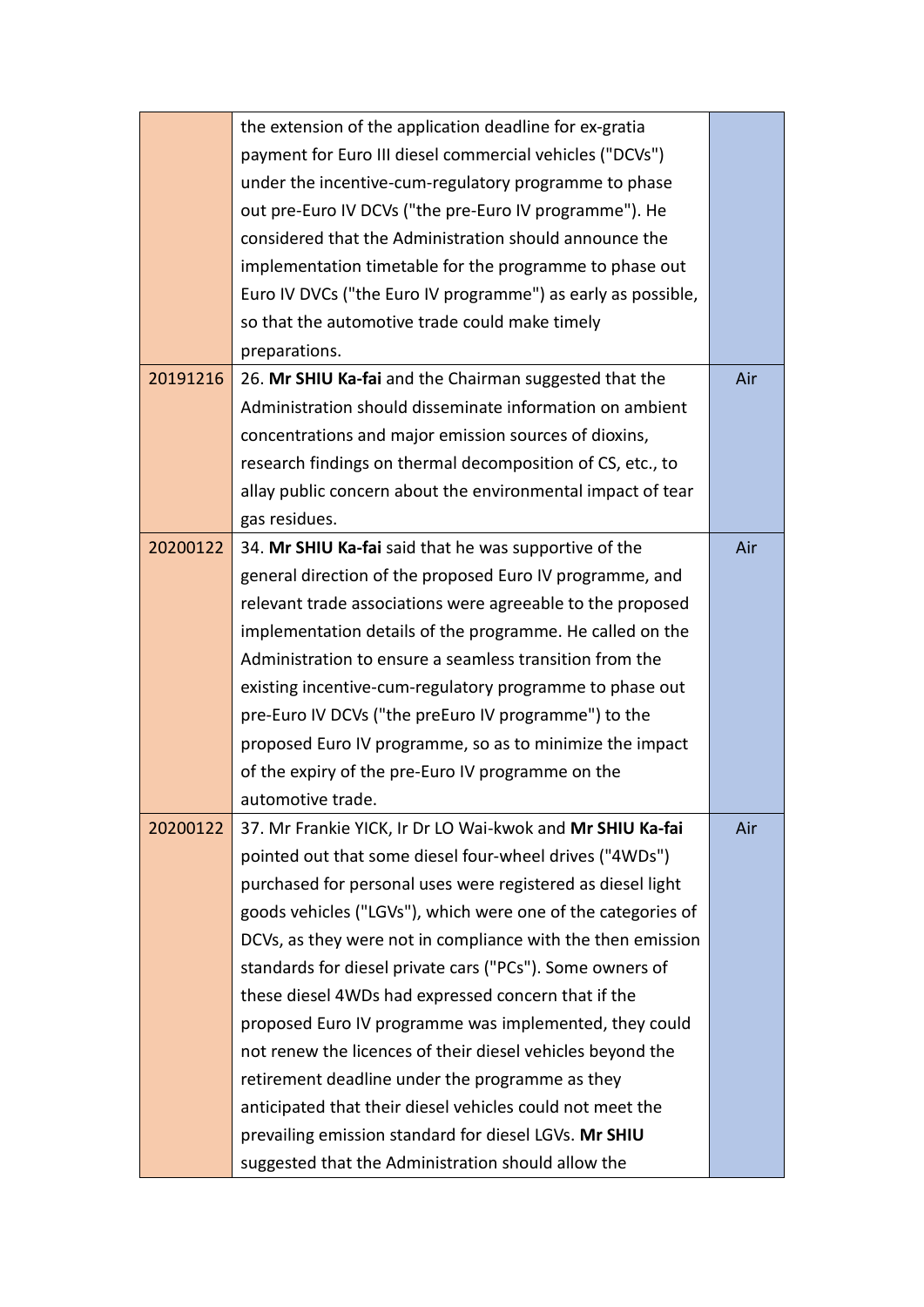|          | registration of affected diesel 4WDs as special purpose        |     |
|----------|----------------------------------------------------------------|-----|
|          | vehicles, so that they could be exempted from complying        |     |
|          | with the relevant emission requirements and the proposed       |     |
|          | Euro IV programme.                                             |     |
| 20200122 | 65. Mr SHIU Ka-fai relayed the views of automotive trade       | Air |
|          | associations that one of the most important factors affecting  |     |
|          | the adoption of EVs was the supply of charging facilities. He  |     |
|          | enquired about the target in respect of the installation of EV |     |
|          | charging facilities in private buildings, and whether the      |     |
|          | Administration had requested Link Real Estate Investment       |     |
|          | Trust ("Link REIT") to enhance the provision of EV charging    |     |
|          | facilities in its car parks.                                   |     |
| 20200122 | 67. At the request of Mr SHIU Ka-fai, USEN undertook to        | Air |
|          | provide supplementary information on the total numbers of      |     |
|          | parking spaces in the car parks owned/managed by HA and        |     |
|          | HKHS, and the percentages of parking spaces installed with     |     |
|          | EV charging facilities.                                        |     |

Bills Committee on Conservation of Antarctic Marine Living Resources Bill

|  | 20180716   1. Mr SHIU Ka-fai expressed support for the Bill. He advised that the |
|--|----------------------------------------------------------------------------------|
|  | wholesale and retail trade generally considered that the                         |
|  | implementation in Hong Kong of the Convention on the                             |
|  | Conservation of Antarctic Marine Living Resources ("CCAMLR") and                 |
|  | the introduction of regulatory control over the trading of toothfish             |
|  | would not cause significant burden on their operation.                           |

Bills Committee on Protection of Endangered Species of Animals and Plants (Amendment) Bill 2017

| 20170707 | 1. | Mr SHIU expressed strong objection to the Administration's stance |
|----------|----|-------------------------------------------------------------------|
|          |    | impose the trade ban on ivory which was<br>the<br>to              |
|          |    | traders'/craftsmen's asset without providing any compensation to  |
|          |    | them in return. The Administration advised that there was no      |
|          |    | international precedent in providing compensation to affected     |
|          |    | parties for ivory trade ban.                                      |
| 20170906 |    | 2. Mrs IP and Mr SHIU urged the Administration to provide         |
|          |    | compensation and assistance to the affected traders in order to   |
|          |    | protect their minority interest.                                  |
| 20171017 | 3. | Mr SHIU expressed the following views/suggestions:                |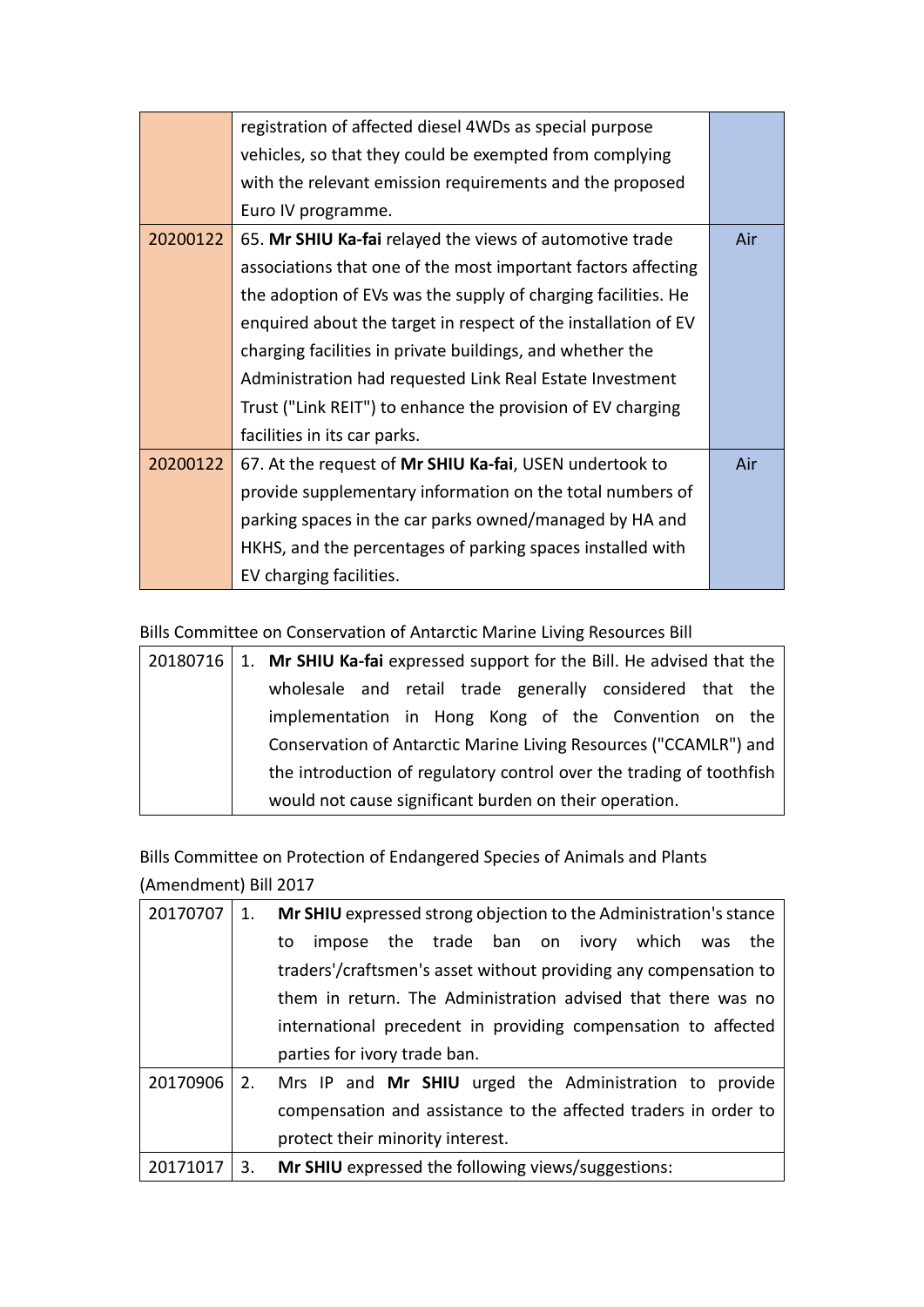|          |     | (a) as the Administration had continued to allow the import and       |
|----------|-----|-----------------------------------------------------------------------|
|          |     | re-export of pre-Convention ivory after 1990, legitimate ivory        |
|          |     | traders in Hong Kong had not been able to sell their entire ivory     |
|          |     |                                                                       |
|          |     | stock all these years. It was unfair for the Administration to impose |
|          |     | now a total ban on ivory trade by 31 December 2021; and               |
|          |     | (b) whether the Administration had plans to take on board             |
|          |     | members' suggestions of buying back the unsold stock of ivory         |
|          |     | from legitimate ivory traders, including the suggestions of           |
|          |     | establishing an iconic museum for ivory arts in Hong Kong and/or      |
|          |     | providing compensation to the affected traders. Otherwise, the        |
|          |     | ivory traders might seek a judicial review against the                |
|          |     | Administration's decision to impose the ivory trade ban.              |
|          | 4.  | Mr SHIU opined that the proposed trade ban would run counter to       |
|          |     | Hong Kong's principle of a free market economy.                       |
| 20171108 | 5.  | Mr SHIU considered that the Administration should put in extra        |
|          |     | efforts in verifying the export certificates of pre-Convention ivory  |
|          |     | imported to Hong Kong, as these documents were vulnerable to          |
|          |     | forgery. The Administration was also urged to take vigorous           |
|          |     | enforcement action against the laundering of illegally sourced        |
|          |     | ivory into Hong Kong's regulated ivory market.                        |
|          | 6.  | Mr SHIU considered that the import of preConvention ivory to          |
|          |     | Hong Kong under a permit system had affected the local sale of        |
|          |     | postConvention ivory and such arrangement should be banned.           |
|          | 7.  | Mr SHIU enquired how AFCD would ascertain whether an ivory            |
|          |     | item was acquired pre-Convention or was derived from recent           |
|          |     | poaching activities.                                                  |
| 20171129 | 8.  | Mr SHIU was of the view that the existence of a permit system for     |
|          |     | import of pre-Convention ivory to Hong Kong had affected the          |
|          |     | local sale of postConvention ivory and such a permit system should    |
|          |     | have been abolished for years.                                        |
|          | 9.  | Mr SHIU's enquiry and the Administration's response on the            |
|          |     | definition of "specimen" under Cap. 586.                              |
|          | 10. | Mr SHIU considered that to facilitate scrutiny of the Bill, the       |
|          |     | Administration should make available information on the               |
|          |     | measures and exemption arrangements adopted by the European           |
|          |     | countries.                                                            |
| 20171211 | 11. | Mr SHIU enquired about the following issues in relation to the        |
|          |     | Administration's response to the issues raised at the meeting on      |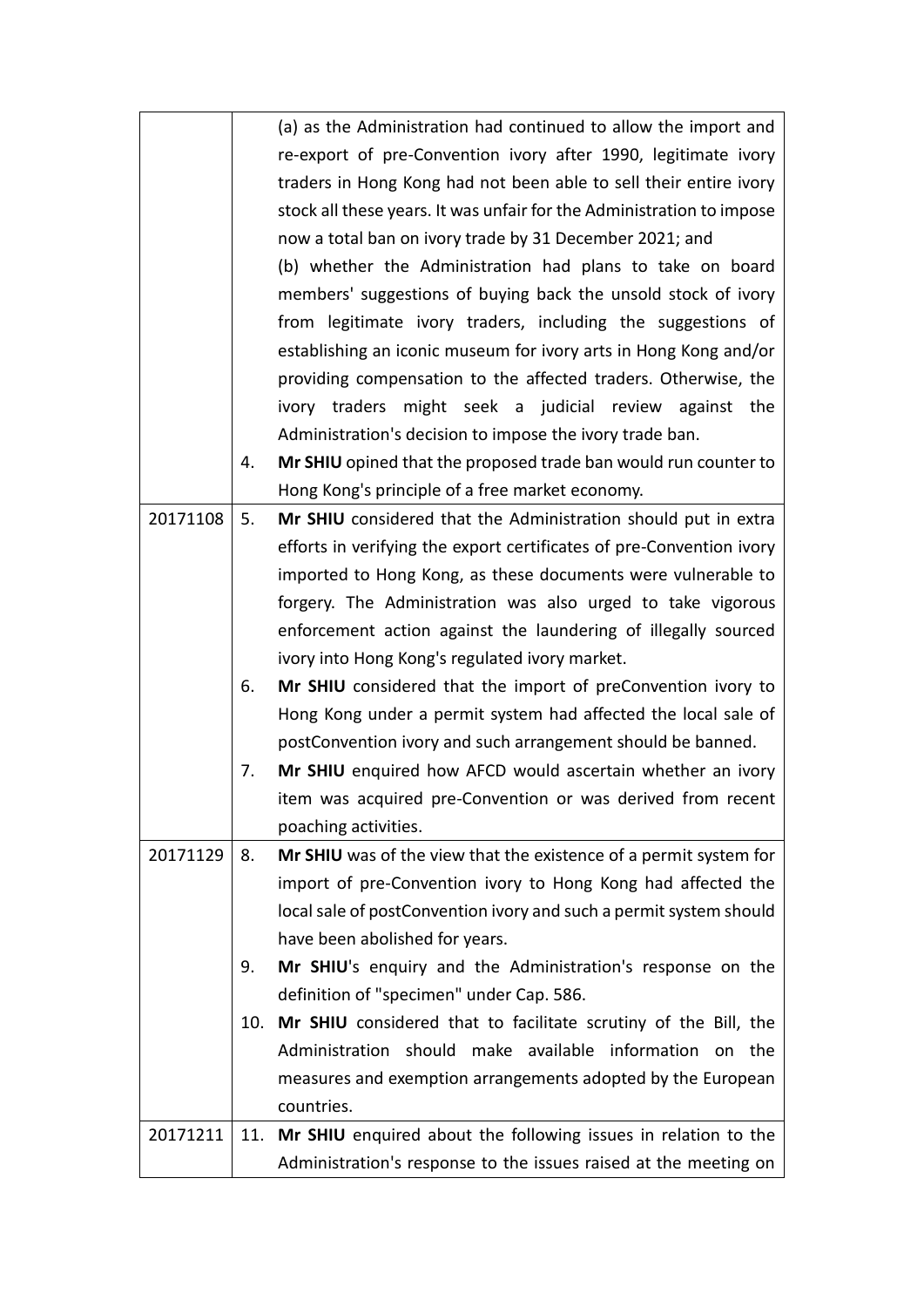|     | 29 November 2017 (LC Paper No. CB(1)327/17-18(02)):                                     |
|-----|-----------------------------------------------------------------------------------------|
|     | (a) under clause 27 of the Bill which provided for exemption                            |
|     | permitting trade in "antique elephant ivory", the reasons for Hong                      |
|     | Kong to adopt a stricter definition for "antique elephant ivory" (i.e.                  |
|     | pre-1925 worked ivory) than that adopted in France (i.e. pre-1947<br>worked ivory); and |
|     | (b) the reasons for Hong Kong to impose a total ban on ivory trade                      |
|     | which was stricter than the European Union ("EU") regime where                          |
|     | intra-EU ivory trade and re-export of ivory were allowed under                          |
|     | specified conditions as set out in paragraph 8 of LC Paper No.                          |
|     | CB(1)327/ 17-18(02).                                                                    |
| 12. | Mr SHIU expressed dissatisfaction with the Administration's                             |
|     | adoption of "pre-1925 worked ivory" in defining "antique elephant                       |
|     | ivory". He was concerned whether a person would be allowed to                           |
|     | bring into Hong Kong an ivory carving in his/her possession which                       |
|     | was recognized as antique elephant ivory in France but not in Hong                      |
|     | Kong after the ban.                                                                     |
|     | 13. Mr SHIU expressed concern about the different approaches of                         |
|     | implementing ivory trade ban in Hong Kong and in the EU                                 |
|     | countries. He enquired about the reasons for Hong Kong's                                |
|     | adoption of a stricter approach for imposing the ivory trade ban                        |
|     | vis-à-vis the EU countries, in that while import and re-export of                       |
|     | pre-Convention ivory was proposed to be banned in step 2 of the                         |
|     | three-step plan to phase out local ivory trade in Hong Kong, intra-                     |
|     | EU trade and reexport of pre-Convention ivory accompanied by a                          |
|     | re-export licence under specified conditions was hitherto allowed                       |
|     | to continue.                                                                            |
| 14. | Noting that EU countries had not been specifically included in the                      |
|     | list of countries or territories of "primary concern" by CITES, Mr                      |
|     | <b>SHIU</b> queried why Hong Kong was identified as a place of "primary                 |
|     | concern" since the re-export volume of ivory from Hong Kong was                         |
|     | not large compared to EU countries.                                                     |
|     |                                                                                         |

Bills Committee on Waste Disposal (Charging for Municipal Solid Waste) (Amendment) Bill 2018

| 20190415   1. | Mr CHAN and Mr SHIU expressed concern that the installation of         |
|---------------|------------------------------------------------------------------------|
|               | surveillance camera systems at fly-tipping black spots might not be    |
|               | effective in the long run as flytipping activities could be shifted to |